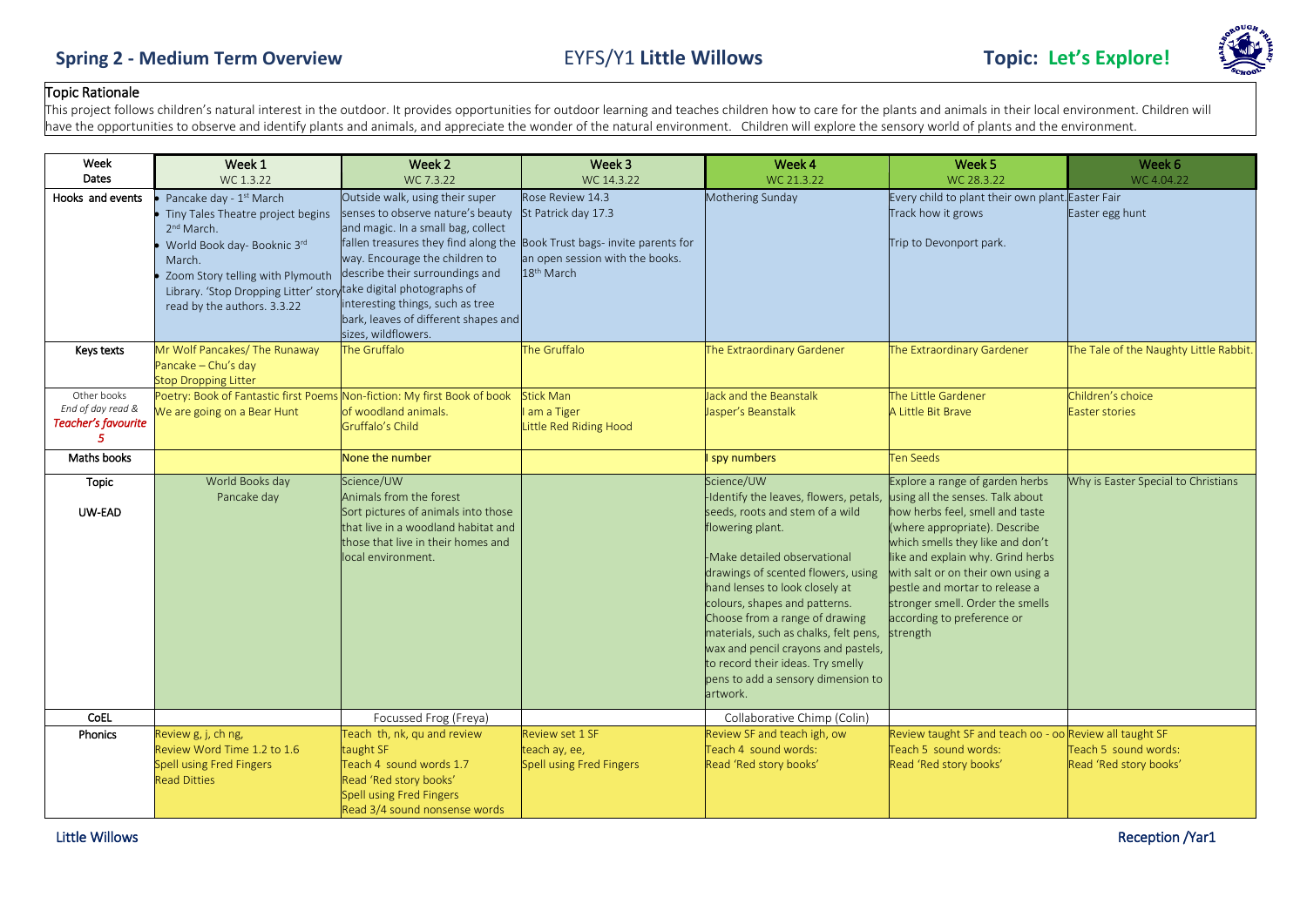**Spring 2 - Medium Term Overview** EYFS/Y1 **Little Willows Topic: Let's Explore!**



| Literacy          | This term, we will be planning activities and provision to teach children to:                                       |                                                                                                               |                                 |                                                                                                                                                               |                                              |                            |  |  |
|-------------------|---------------------------------------------------------------------------------------------------------------------|---------------------------------------------------------------------------------------------------------------|---------------------------------|---------------------------------------------------------------------------------------------------------------------------------------------------------------|----------------------------------------------|----------------------------|--|--|
|                   | identify title, author, illustrator in a book.                                                                      |                                                                                                               |                                 |                                                                                                                                                               |                                              |                            |  |  |
|                   | identify rhyming words                                                                                              |                                                                                                               |                                 |                                                                                                                                                               |                                              |                            |  |  |
|                   | sequence stories and other events.<br>٠                                                                             |                                                                                                               |                                 |                                                                                                                                                               |                                              |                            |  |  |
|                   | start to build caption or short sentences with teacher's support                                                    |                                                                                                               |                                 |                                                                                                                                                               |                                              |                            |  |  |
|                   | $\bullet$                                                                                                           |                                                                                                               |                                 | answer 'how' and 'why' questions in response to prominent aspects or events in stories (e.g. \"Why did the wolf huff and puff. (With prompting and support.). |                                              |                            |  |  |
|                   |                                                                                                                     | look at and talk about illustrations and print in fiction and non-fiction books and print in the environment. |                                 |                                                                                                                                                               |                                              |                            |  |  |
|                   |                                                                                                                     | engage in extended conversations about stories, learning new vocabulary.                                      |                                 |                                                                                                                                                               |                                              |                            |  |  |
| Writing           | <b>Jse Fred fingers</b>                                                                                             | Adjectives - describe the Gruffalo Hot sitting                                                                |                                 | label plants                                                                                                                                                  | Write captions and use adjectives sequencing |                            |  |  |
| opportunities     | ists                                                                                                                | Red word - he                                                                                                 | Add speech bubbles to the       | Y1s write a non-fiction sentence                                                                                                                              | to describe a chose flowers.                 | writing Eater cards        |  |  |
|                   | Feed Fred games                                                                                                     |                                                                                                               | illustrations shown in the book | and create a poster/leaflet. How                                                                                                                              |                                              |                            |  |  |
|                   |                                                                                                                     | Rhyming words                                                                                                 | <b>IND</b> -sequencing          | plant                                                                                                                                                         | Y1s write a non-fiction sentence             |                            |  |  |
|                   |                                                                                                                     | <b>ND-Puppets</b>                                                                                             |                                 |                                                                                                                                                               | and create a poster/leaflet. How             |                            |  |  |
|                   |                                                                                                                     |                                                                                                               |                                 |                                                                                                                                                               | plant                                        |                            |  |  |
|                   |                                                                                                                     |                                                                                                               |                                 |                                                                                                                                                               |                                              |                            |  |  |
| Maths             | This term, we will be planning activities and provision to teach children to:                                       | find one more and one less, sorting 6,7,8, ordering, building 9 and 10. Y1 will be working number 11 to 20    |                                 |                                                                                                                                                               |                                              |                            |  |  |
| Foundation        | sorting 6,7 and 8                                                                                                   | representing 9 and 10                                                                                         | composition of 10               | comparing numbers within 10                                                                                                                                   | making 10                                    | <b>3D Shapes</b>           |  |  |
|                   | one more and one less                                                                                               | order to 10                                                                                                   | numerals to 10                  | making 10                                                                                                                                                     |                                              | Patterns                   |  |  |
|                   |                                                                                                                     |                                                                                                               | counting back                   |                                                                                                                                                               |                                              |                            |  |  |
| Extension Year 1+ | one more one less using number line Sorting and representing 11 to 15                                               |                                                                                                               | one more -one less              | order groups                                                                                                                                                  | Add by counting on                           | find and make number bonds |  |  |
| more able         | subtract finding the difference                                                                                     | Numbers 11-20                                                                                                 | comparing numbers               | order numbers                                                                                                                                                 | Add ones using number bonds                  | 3D shapes                  |  |  |
|                   |                                                                                                                     | Tens and ones                                                                                                 |                                 |                                                                                                                                                               |                                              |                            |  |  |
|                   |                                                                                                                     |                                                                                                               |                                 |                                                                                                                                                               |                                              |                            |  |  |
| <b>PSED</b>       | This term, we will be providing opportunities for children to learn to:                                             |                                                                                                               |                                 |                                                                                                                                                               |                                              |                            |  |  |
|                   |                                                                                                                     | look after their environment. _weekly Forest School, ongoing activities, stories.                             |                                 |                                                                                                                                                               |                                              |                            |  |  |
|                   |                                                                                                                     |                                                                                                               |                                 |                                                                                                                                                               |                                              |                            |  |  |
|                   | play in a group, extending and elaborating play ideas, e.g. building up a role-play activity<br>$\bullet$           |                                                                                                               |                                 |                                                                                                                                                               |                                              |                            |  |  |
|                   | speak about our own needs/opinions/ideas - group time and ind. play<br>$\bullet$                                    |                                                                                                               |                                 |                                                                                                                                                               |                                              |                            |  |  |
|                   |                                                                                                                     | choose the resources they need for their chosen activities.                                                   |                                 |                                                                                                                                                               |                                              |                            |  |  |
|                   | $\bullet$                                                                                                           | show an understanding of their own feelings and those of others.                                              |                                 |                                                                                                                                                               |                                              |                            |  |  |
|                   |                                                                                                                     | start to explain the reasons for rules, know right from wrong and try to behave accordingly; (links to oracy) |                                 |                                                                                                                                                               |                                              |                            |  |  |
|                   | $\bullet$                                                                                                           | respect the differences between people and different beliefs                                                  |                                 |                                                                                                                                                               |                                              |                            |  |  |
|                   |                                                                                                                     | know the difference between right and wrong and understand actions affect others.                             |                                 |                                                                                                                                                               |                                              |                            |  |  |
|                   | work as part of a group.<br>$\bullet$                                                                               |                                                                                                               |                                 |                                                                                                                                                               |                                              |                            |  |  |
|                   |                                                                                                                     |                                                                                                               |                                 |                                                                                                                                                               |                                              |                            |  |  |
| CL                | This term, we will be providing opportunities to teach children to                                                  |                                                                                                               |                                 |                                                                                                                                                               |                                              |                            |  |  |
|                   | $\bullet$                                                                                                           | listen with more interest and to respond to stories.                                                          |                                 |                                                                                                                                                               |                                              |                            |  |  |
|                   | $\bullet$                                                                                                           | describe where something is with prepositions.                                                                |                                 |                                                                                                                                                               |                                              |                            |  |  |
|                   |                                                                                                                     |                                                                                                               |                                 |                                                                                                                                                               |                                              |                            |  |  |
|                   | follow 2 step instructions.<br>$\bullet$                                                                            |                                                                                                               |                                 |                                                                                                                                                               |                                              |                            |  |  |
|                   | use 'and' and 'because' in sentences.<br>$\bullet$                                                                  |                                                                                                               |                                 |                                                                                                                                                               |                                              |                            |  |  |
|                   | $\bullet$                                                                                                           | maintain attention and starts to sit quietly when appropriate.                                                |                                 |                                                                                                                                                               |                                              |                            |  |  |
|                   | use talk to organise, sequence and clarify ideas.<br>$\bullet$                                                      |                                                                                                               |                                 |                                                                                                                                                               |                                              |                            |  |  |
|                   | use descriptive language (adjectives)<br>$\bullet$                                                                  |                                                                                                               |                                 |                                                                                                                                                               |                                              |                            |  |  |
|                   | listen and then complete an activity.<br>$\bullet$                                                                  |                                                                                                               |                                 |                                                                                                                                                               |                                              |                            |  |  |
|                   | ask a range of questions<br>participate in small group, class and one-to-one discussions, offering their own ideas. |                                                                                                               |                                 |                                                                                                                                                               |                                              |                            |  |  |
|                   |                                                                                                                     |                                                                                                               |                                 |                                                                                                                                                               |                                              |                            |  |  |
|                   |                                                                                                                     |                                                                                                               |                                 |                                                                                                                                                               |                                              |                            |  |  |